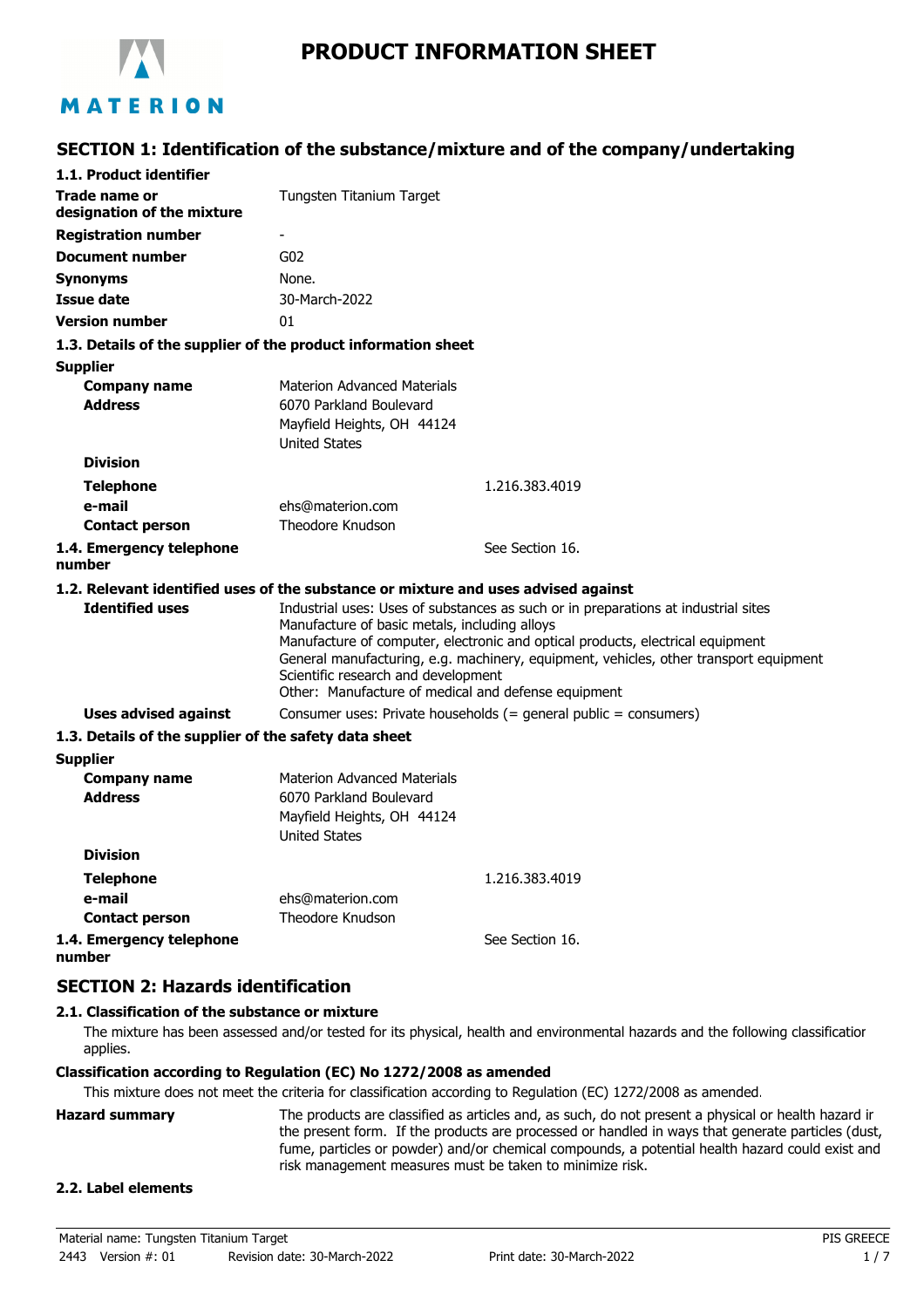|                                          | Label according to Regulation (EC) No. 1272/2008 as amended                                                                                                                                                                                                           |
|------------------------------------------|-----------------------------------------------------------------------------------------------------------------------------------------------------------------------------------------------------------------------------------------------------------------------|
| <b>Contains:</b>                         | Titanium, Tungsten                                                                                                                                                                                                                                                    |
| <b>Hazard pictograms</b>                 | None.                                                                                                                                                                                                                                                                 |
| <b>Signal word</b>                       | None.                                                                                                                                                                                                                                                                 |
| <b>Hazard statements</b>                 | The material as sold in solid form is generally not considered hazardous. However, if the process<br>involves grinding, melting, cutting or any other process that causes a release of dust or fumes,<br>hazardous levels of airborne particulate could be generated. |
| <b>Precautionary statements</b>          |                                                                                                                                                                                                                                                                       |
| <b>Prevention</b>                        | Observe good industrial hygiene practices.                                                                                                                                                                                                                            |
| <b>Response</b>                          | Wash hands after handling.                                                                                                                                                                                                                                            |
| <b>Storage</b>                           | Store away from incompatible materials.                                                                                                                                                                                                                               |
| <b>Disposal</b>                          | Dispose of waste and residues in accordance with local authority requirements.                                                                                                                                                                                        |
| Supplemental label<br><i>information</i> | For further information, please contact the Product Stewardship Department at $+1.216.383.4019$ .                                                                                                                                                                     |
| 2.3. Other hazards                       | Not a PBT or vPvB substance or mixture.                                                                                                                                                                                                                               |

## **SECTION 3: Composition/information on ingredients**

**3.2. Mixtures**

**General information**

**General information**

| <b>Chemical name</b> | $\frac{0}{0}$            | No.                    | CAS-No. / EC REACH Registration No. Index No. |                          | <b>Notes</b> |
|----------------------|--------------------------|------------------------|-----------------------------------------------|--------------------------|--------------|
| Tungsten             | $70 - 95$                | 7440-33-7<br>231-143-9 | $\overline{\phantom{0}}$                      | $\overline{\phantom{0}}$ |              |
|                      | <b>Classification: -</b> |                        |                                               |                          |              |
| <b>Titanium</b>      | $5 - 30$                 | 7440-32-6<br>231-142-3 | $\overline{\phantom{0}}$                      | -                        |              |
|                      | <b>Classification: -</b> |                        |                                               |                          |              |

### **SECTION 4: First aid measures**

Ensure that medical personnel are aware of the material(s) involved, and take precautions to protect themselves.

#### **4.1. Description of first aid measures**

| <b>Inhalation</b>                                                                        | Move to fresh air. Call a physician if symptoms develop or persist.                                            |
|------------------------------------------------------------------------------------------|----------------------------------------------------------------------------------------------------------------|
| <b>Skin contact</b>                                                                      | Wash off with soap and water. Get medical attention if irritation develops and persists.                       |
| Eye contact                                                                              | Remove contact lenses, if present and easy to do. If eye irritation persists: Get medical<br>advice/attention. |
| <b>Ingestion</b>                                                                         | Rinse mouth. Get medical attention if symptoms occur.                                                          |
| 4.2. Most important<br>symptoms and effects, both<br>acute and delayed                   | Irritation of eyes.                                                                                            |
| 4.3. Indication of any<br>immediate medical attention<br>and special treatment<br>needed | Treat symptomatically.                                                                                         |

## **SECTION 5: Firefighting measures**

| General fire hazards                                                                       | No unusual fire or explosion hazards noted.                          |  |
|--------------------------------------------------------------------------------------------|----------------------------------------------------------------------|--|
| 5.1. Extinguishing media<br>Suitable extinguishing<br>media                                | Dry sand, sodium chloride powder, graphite powder or Met-L-X powder. |  |
| Unsuitable extinguishing<br>media                                                          | Water. Carbon dioxide (CO2).                                         |  |
| 5.2. Special hazards arising<br>from the substance or<br>mixture                           | This product is not flammable.                                       |  |
| 5.3. Advice for firefighters<br><b>Special protective</b><br>equipment for<br>firefighters | Use protective equipment appropriate for surrounding materials.      |  |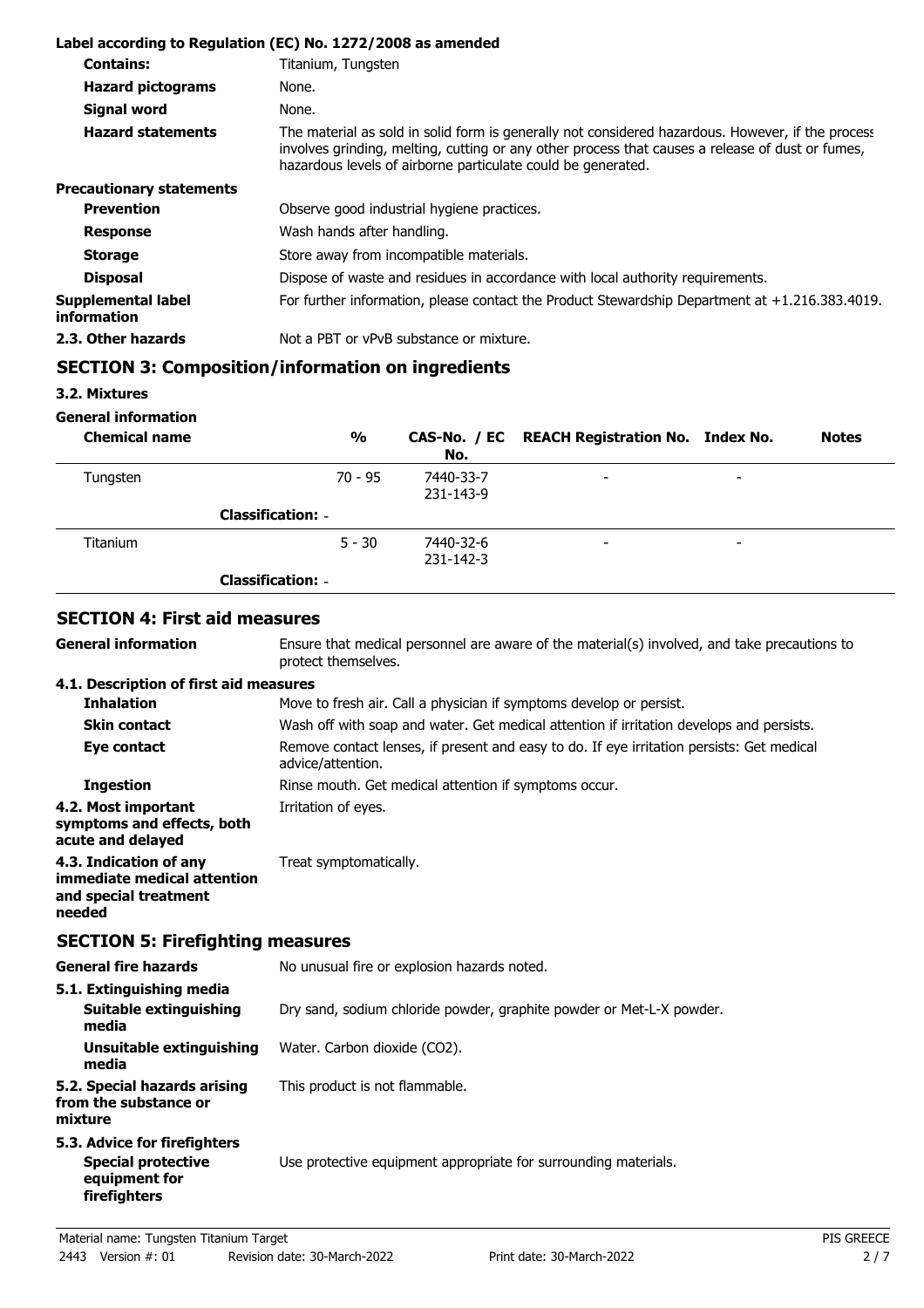| <b>Special firefighting</b><br>procedures | Move containers from fire area if you can do so without risk.                              |
|-------------------------------------------|--------------------------------------------------------------------------------------------|
| <b>Specific methods</b>                   | Use standard firefighting procedures and consider the hazards of other involved materials. |

## **SECTION 6: Accidental release measures**

|                                                              | 6.1. Personal precautions, protective equipment and emergency procedures                      |
|--------------------------------------------------------------|-----------------------------------------------------------------------------------------------|
| For non-emergency<br>personnel                               | For personal protection, see section 8 of the PIS.                                            |
| For emergency<br>responders                                  | Keep unnecessary personnel away. Use personal protection recommended in Section 8 of the PIS. |
| 6.2. Environmental<br>precautions                            | Avoid discharge into drains, water courses or onto the ground.                                |
| 6.3. Methods and material for<br>containment and cleaning up | Clean up in accordance with all applicable regulations.                                       |
| 6.4. Reference to other<br>sections                          | Not available.                                                                                |

## **SECTION 7: Handling and storage**

| 7.1. Precautions for safe<br>handling                                   | Observe good industrial hygiene practices.  |
|-------------------------------------------------------------------------|---------------------------------------------|
| 7.2. Conditions for safe<br>storage, including any<br>incompatibilities | Store in original tightly closed container. |
| 7.3. Specific end use(s)                                                | Not applicable.                             |

## **SECTION 8: Exposure controls/personal protection**

| 8.1. Control parameters                              |                                                                                                                                                                                                                                                                                                                                                                                                        |
|------------------------------------------------------|--------------------------------------------------------------------------------------------------------------------------------------------------------------------------------------------------------------------------------------------------------------------------------------------------------------------------------------------------------------------------------------------------------|
| <b>Occupational exposure limits</b>                  | No exposure limits noted for ingredient(s).                                                                                                                                                                                                                                                                                                                                                            |
| <b>Biological limit values</b>                       | No biological exposure limits noted for the ingredient(s).                                                                                                                                                                                                                                                                                                                                             |
| <b>Recommended monitoring</b><br>procedures          | Follow standard monitoring procedures.                                                                                                                                                                                                                                                                                                                                                                 |
| Derived no effect levels<br>(DNELs)                  | Not available.                                                                                                                                                                                                                                                                                                                                                                                         |
| <b>Predicted no effect</b><br>concentrations (PNECs) | Not available.                                                                                                                                                                                                                                                                                                                                                                                         |
| 8.2. Exposure controls                               |                                                                                                                                                                                                                                                                                                                                                                                                        |
| Appropriate engineering<br>controls                  | Good general ventilation (typically 10 air changes per hour) should be used. Ventilation rates should<br>be matched to conditions. If applicable, use process enclosures, local exhaust ventilation, or other<br>engineering controls to maintain airborne levels below recommended exposure limits. If exposure<br>limits have not been established, maintain airborne levels to an acceptable level. |
|                                                      | Individual protection measures, such as personal protective equipment                                                                                                                                                                                                                                                                                                                                  |
| <b>General information</b>                           | Wear suitable protective clothing.                                                                                                                                                                                                                                                                                                                                                                     |
| Eye/face protection                                  | Wear safety glasses with side shields (or goggles).                                                                                                                                                                                                                                                                                                                                                    |
| <b>Skin protection</b>                               |                                                                                                                                                                                                                                                                                                                                                                                                        |
| - Hand protection                                    | Wear appropriate chemical resistant gloves.                                                                                                                                                                                                                                                                                                                                                            |
| - Other                                              | Wear suitable protective clothing.                                                                                                                                                                                                                                                                                                                                                                     |
| <b>Respiratory protection</b>                        | In case of insufficient ventilation, wear suitable respiratory equipment.                                                                                                                                                                                                                                                                                                                              |
| <b>Thermal hazards</b>                               | Wear appropriate thermal protective clothing, when necessary.                                                                                                                                                                                                                                                                                                                                          |
| <b>Hygiene measures</b>                              | Always observe good personal hygiene measures, such as washing after handling the material and<br>before eating, drinking, and/or smoking. Routinely wash work clothing and protective equipment to<br>remove contaminants.                                                                                                                                                                            |
| <b>Environmental exposure</b><br>controls            | Environmental manager must be informed of all major releases.                                                                                                                                                                                                                                                                                                                                          |
| <b>SECTION 9: Physical and chemical properties</b>   |                                                                                                                                                                                                                                                                                                                                                                                                        |

## **9.1. Information on basic physical and chemical properties**

| . .<br><b>Physical state</b> | Solid. |
|------------------------------|--------|
| Form                         | Solid. |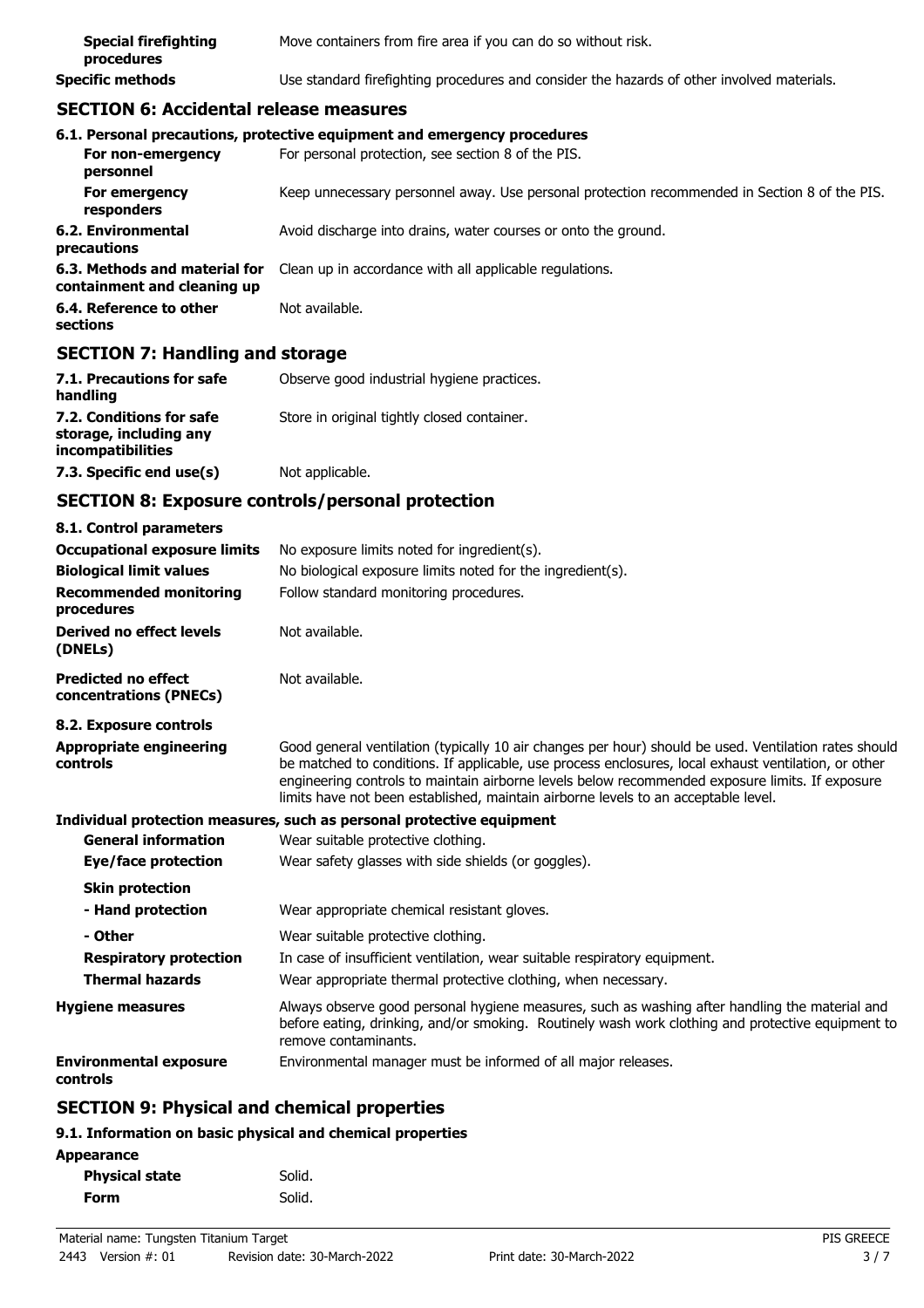| Colour                                               | Grey.                                                       |
|------------------------------------------------------|-------------------------------------------------------------|
| Odour                                                | None.                                                       |
| <b>Odour threshold</b>                               | Not applicable.                                             |
| pH                                                   | Not applicable.                                             |
| <b>Melting point/freezing point</b>                  | 2000 - 2500 °C (3632 - 4532 °F) estimated / Not applicable. |
| <b>Initial boiling point and</b><br>boiling range    | 4000 °C (7232 °F) estimated                                 |
| <b>Flash point</b>                                   | Not applicable.                                             |
| <b>Evaporation rate</b>                              | Not applicable.                                             |
| <b>Flammability (solid, gas)</b>                     | Not applicable.                                             |
| <b>Upper/lower flammability or explosive limits</b>  |                                                             |
| Flammability limit - lower Not applicable.<br>(%)    |                                                             |
| <b>Flammability limit -</b><br>upper $(\% )$         | Not applicable.                                             |
| <b>Flammability limit -</b><br>upper (%) temperature | Not applicable.                                             |
| <b>Explosive limit - lower (</b><br>%)               | Not applicable.                                             |
| <b>Explosive limit - lower (</b><br>%) temperature   | Not applicable.                                             |
| <b>Explosive limit - upper</b><br>(9/6)              | Not applicable.                                             |
| <b>Explosive limit - upper (</b><br>%) temperature   | Not applicable.                                             |
| <b>Vapour pressure</b>                               | 0,00001 hPa estimated                                       |
| <b>Vapour density</b>                                | Not applicable.                                             |
| <b>Relative density</b>                              | Not applicable.                                             |
| Solubility(ies)                                      |                                                             |
| <b>Solubility (water)</b>                            | Insoluble.                                                  |
| <b>Partition coefficient</b><br>(n-octanol/water)    | Not applicable.                                             |
| <b>Auto-ignition temperature</b>                     | Not applicable.                                             |
| <b>Decomposition temperature</b>                     | Not applicable.                                             |
| <b>Viscosity</b>                                     | Not applicable.                                             |
| <b>Explosive properties</b>                          | Not explosive.                                              |
| <b>Oxidising properties</b>                          | Not oxidising.                                              |
| 9.2. Other information<br><b>Density</b>             | 18,00 g/cm3                                                 |
| <b>SECTION 10: Stability and reactivity</b>          |                                                             |
|                                                      |                                                             |

| 10.1. Reactivity                            | The product is stable and non-reactive under normal conditions of use, storage and transport. |
|---------------------------------------------|-----------------------------------------------------------------------------------------------|
| 10.2. Chemical stability                    | Material is stable under normal conditions.                                                   |
| 10.3. Possibility of hazardous<br>reactions | No dangerous reaction known under conditions of normal use.                                   |
| 10.4. Conditions to avoid                   | Contact with incompatible materials.                                                          |
| 10.5. Incompatible materials                | Acids, Caustics,                                                                              |
| 10.6. Hazardous<br>decomposition products   | Not applicable.                                                                               |

# **SECTION 11: Toxicological information**

**General information CCCUPATION** Occupational exposure to the substance or mixture may cause adverse effects.

| Information on likely routes of exposure |                                               |
|------------------------------------------|-----------------------------------------------|
| <b>Inhalation</b>                        | Prolonged inhalation may be harmful.          |
| <b>Skin contact</b>                      | Not relevant, due to the form of the product. |
| Eye contact                              | Not relevant, due to the form of the product. |
|                                          |                                               |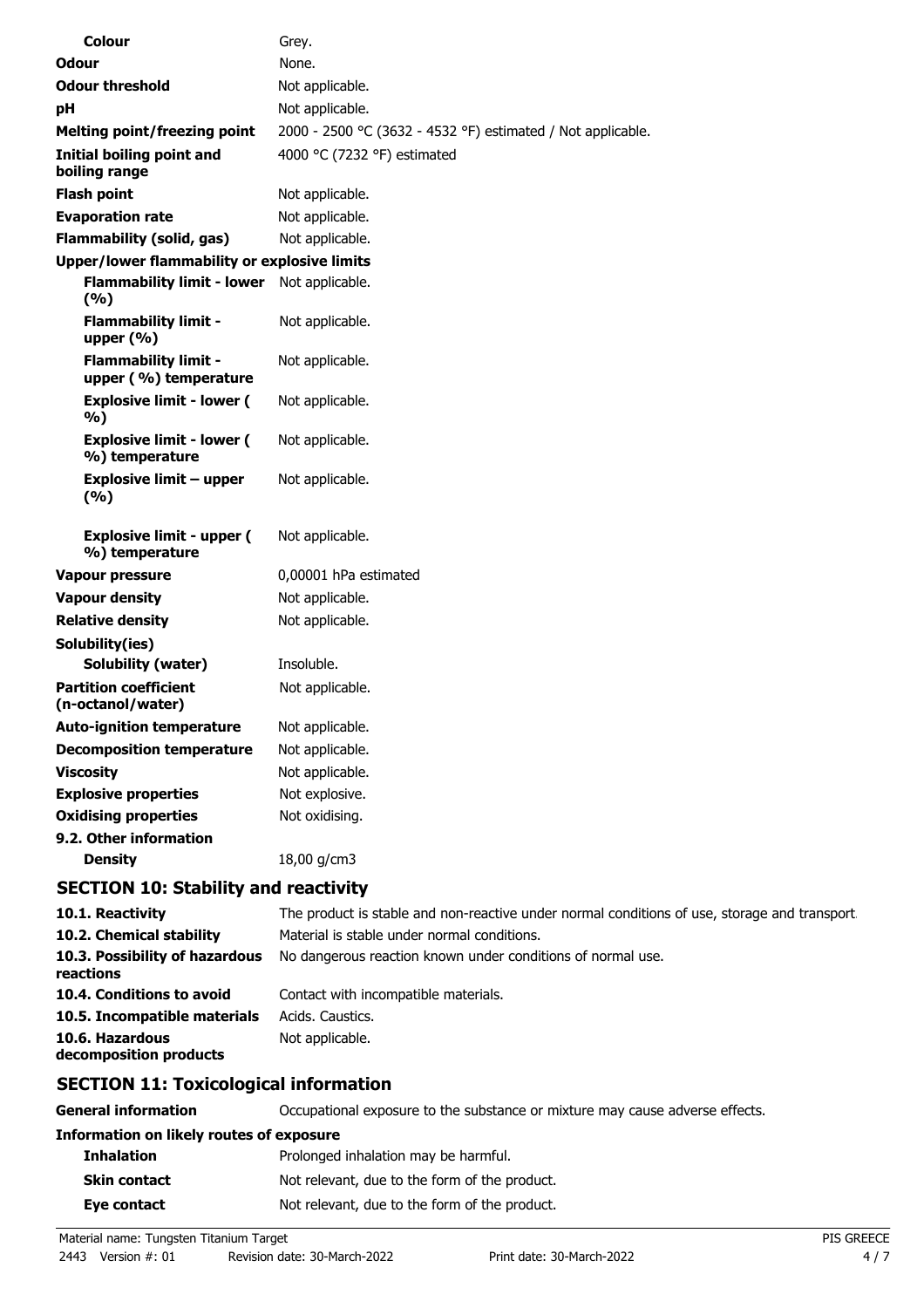| <b>Ingestion</b>                                      | Not relevant, due to the form of the product.                                |  |
|-------------------------------------------------------|------------------------------------------------------------------------------|--|
| <b>Symptoms</b>                                       | None known.                                                                  |  |
| 11.1. Information on toxicological effects            |                                                                              |  |
| <b>Acute toxicity</b>                                 | None known.                                                                  |  |
| <b>Skin corrosion/irritation</b>                      | Not relevant, due to the form of the product.                                |  |
| Serious eye damage/eye<br>irritation                  | Not likely, due to the form of the product.                                  |  |
| <b>Respiratory sensitisation</b>                      | Not a respiratory sensitizer.                                                |  |
| <b>Skin sensitisation</b>                             | Not a skin sensitiser.                                                       |  |
| <b>Germ cell mutagenicity</b>                         | Due to partial or complete lack of data the classification is not possible.  |  |
| Carcinogenicity                                       | Not classifiable as to carcinogenicity to humans.                            |  |
| <b>Reproductive toxicity</b>                          | This product is not expected to cause reproductive or developmental effects. |  |
| Specific target organ toxicity<br>- single exposure   | Not classified.                                                              |  |
| Specific target organ toxicity<br>- repeated exposure | Not classified.                                                              |  |
| <b>Aspiration hazard</b>                              | Not an aspiration hazard.                                                    |  |
| Mixture versus substance<br>information               | No information available.                                                    |  |
| <b>Other information</b>                              | Not available.                                                               |  |

## **SECTION 12: Ecological information**

| 12.1. Toxicity<br>12.2. Persistence and<br>degradability  | The product is not classified as environmentally hazardous.                                                                                                                                |
|-----------------------------------------------------------|--------------------------------------------------------------------------------------------------------------------------------------------------------------------------------------------|
| 12.3. Bioaccumulative<br>potential                        | No data available.                                                                                                                                                                         |
| <b>Partition coefficient</b><br>n-octanol/water (log Kow) | Not available.                                                                                                                                                                             |
| <b>Bioconcentration factor (BCF)</b>                      | Not available.                                                                                                                                                                             |
| 12.4. Mobility in soil                                    | No data available.                                                                                                                                                                         |
| 12.5. Results of PBT and<br><b>vPvB</b> assessment        | Not a PBT or vPvB substance or mixture.                                                                                                                                                    |
| 12.6. Other adverse effects                               | No other adverse environmental effects (e.g. ozone depletion, photochemical ozone creation<br>potential, endocrine disruption, global warming potential) are expected from this component. |

## **SECTION 13: Disposal considerations**

#### **13.1. Waste treatment methods**

| <b>Residual waste</b>                  | Whatever cannot be saved for recovery or recycling should be managed in an appropriate and<br>approved waste facility. Processing, use or contamination of this product may change the waste<br>management options. |
|----------------------------------------|---------------------------------------------------------------------------------------------------------------------------------------------------------------------------------------------------------------------|
| <b>Contaminated packaging</b>          | Since emptied containers may retain product residue, follow label warnings even after container is<br>emptied. Empty containers should be taken to an approved waste handling site for recycling or<br>disposal.    |
| <b>EU</b> waste code                   | The Waste code should be assigned in discussion between the user, the producer and the waste<br>disposal company.                                                                                                   |
| <b>Disposal</b><br>methods/information | Collect and reclaim or dispose in sealed containers at licensed waste disposal site.                                                                                                                                |
| <b>Special precautions</b>             | Dispose in accordance with all applicable regulations.                                                                                                                                                              |

## **SECTION 14: Transport information**

## **ADR**

14.1. - 14.6.: Not regulated as dangerous goods.

## **RID**

14.1. - 14.6.: Not regulated as dangerous goods.

## **ADN**

14.1. - 14.6.: Not regulated as dangerous goods.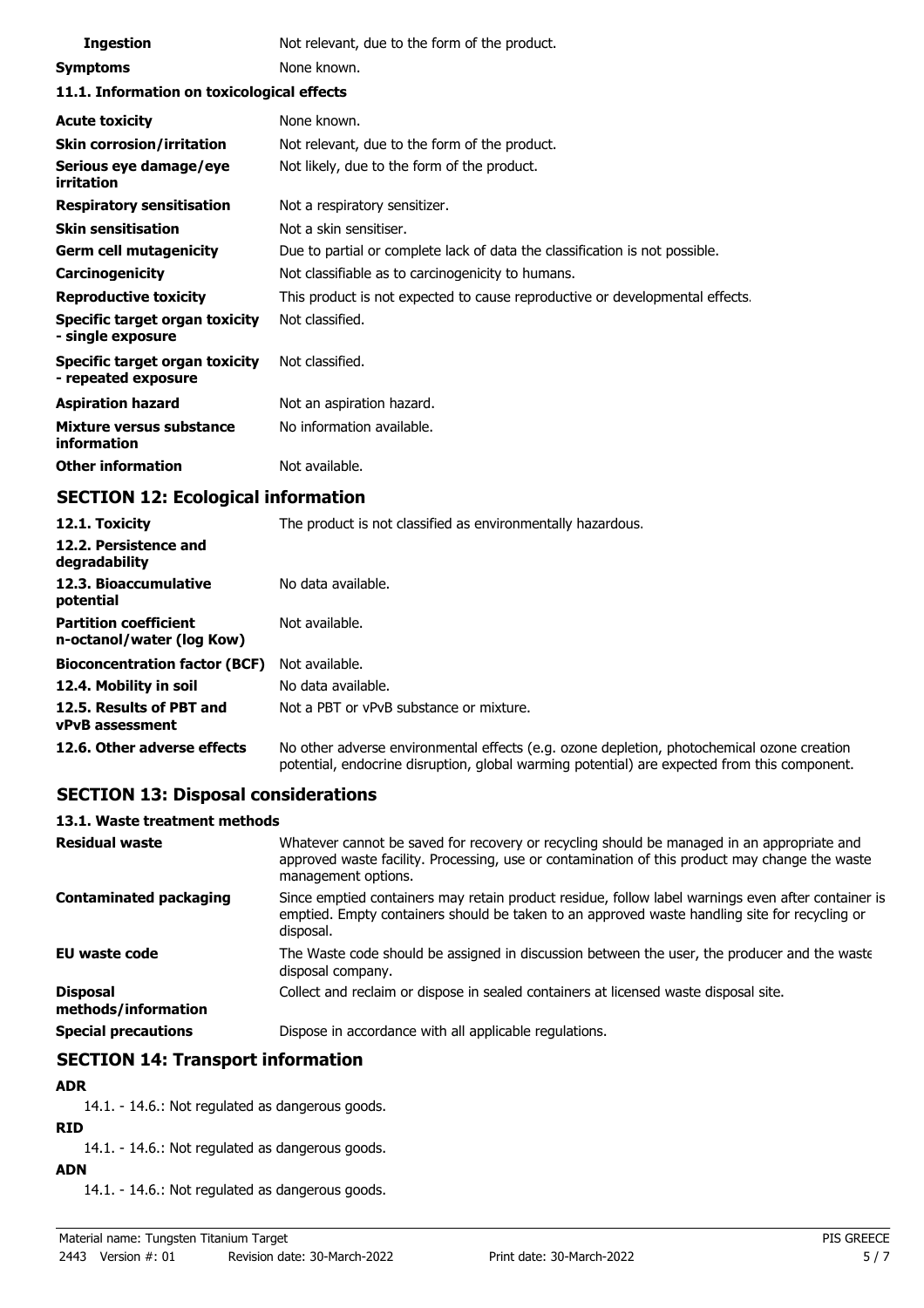14.1. - 14.6.: Not regulated as dangerous goods.

#### **IMDG**

14.1. - 14.6.: Not regulated as dangerous goods.

## **SECTION 15: Regulatory information**

**15.1. Safety, health and environmental regulations/legislation specific for the substance or mixture**

#### **EU regulations**

**Regulation (EC) No. 1005/2009 on substances that deplete the ozone layer, Annex I and II, as amended** Not listed.

**Regulation (EU) 2019/1021 On persistent organic pollutants (recast), as amended** Not listed.

**Regulation (EU) No. 649/2012 concerning the export and import of dangerous chemicals, Annex I, Part 1 as amended**

Not listed.

**Regulation (EU) No. 649/2012 concerning the export and import of dangerous chemicals, Annex I, Part 2 as amended**

#### Not listed.

**Regulation (EU) No. 649/2012 concerning the export and import of dangerous chemicals, Annex I, Part 3 as amended**

Not listed.

**Regulation (EU) No. 649/2012 concerning the export and import of dangerous chemicals, Annex V as amended** Not listed.

- **Regulation (EC) No. 166/2006 Annex II Pollutant Release and Transfer Registry, as amended** Not listed.
- **Regulation (EC) No. 1907/2006, REACH Article 59(10) Candidate List as currently published by ECHA** Not listed.

#### **Authorisations**

**Regulation (EC) No. 1907/2006, REACH Annex XIV Substances subject to authorization, as amended** Not listed.

#### **Restrictions on use**

**Regulation (EC) No. 1907/2006, REACH Annex XVII Substances subject to restriction on marketing and use as amended**

Not listed.

**Directive 2004/37/EC: on the protection of workers from the risks related to exposure to carcinogens and mutagens at work, as amended.**

Not listed.

#### **Other EU regulations**

**Directive 2012/18/EU on major accident hazards involving dangerous substances, as amended**

Not listed.

| <b>Other regulations</b>    | The product is classified and labelled in accordance with Regulation (EC) 1272/2008 (CLP<br>Regulation) as amended. |
|-----------------------------|---------------------------------------------------------------------------------------------------------------------|
| <b>National regulations</b> | Follow national regulation for work with chemical agents.                                                           |
| 15.2. Chemical safety       | No Chemical Safety Assessment has been carried out.                                                                 |

# **assessment**

## **SECTION 16: Other information**

| <b>List of abbreviations</b>                                                    | Not available.                                                                                                                             |
|---------------------------------------------------------------------------------|--------------------------------------------------------------------------------------------------------------------------------------------|
| <b>References</b>                                                               | Not available.                                                                                                                             |
| Information on evaluation<br>method leading to the<br>classification of mixture | The classification for health and environmental hazards is derived by a combination of calculation<br>methods and test data, if available. |
| <b>Training information</b>                                                     | Follow training instructions when handling this material.                                                                                  |